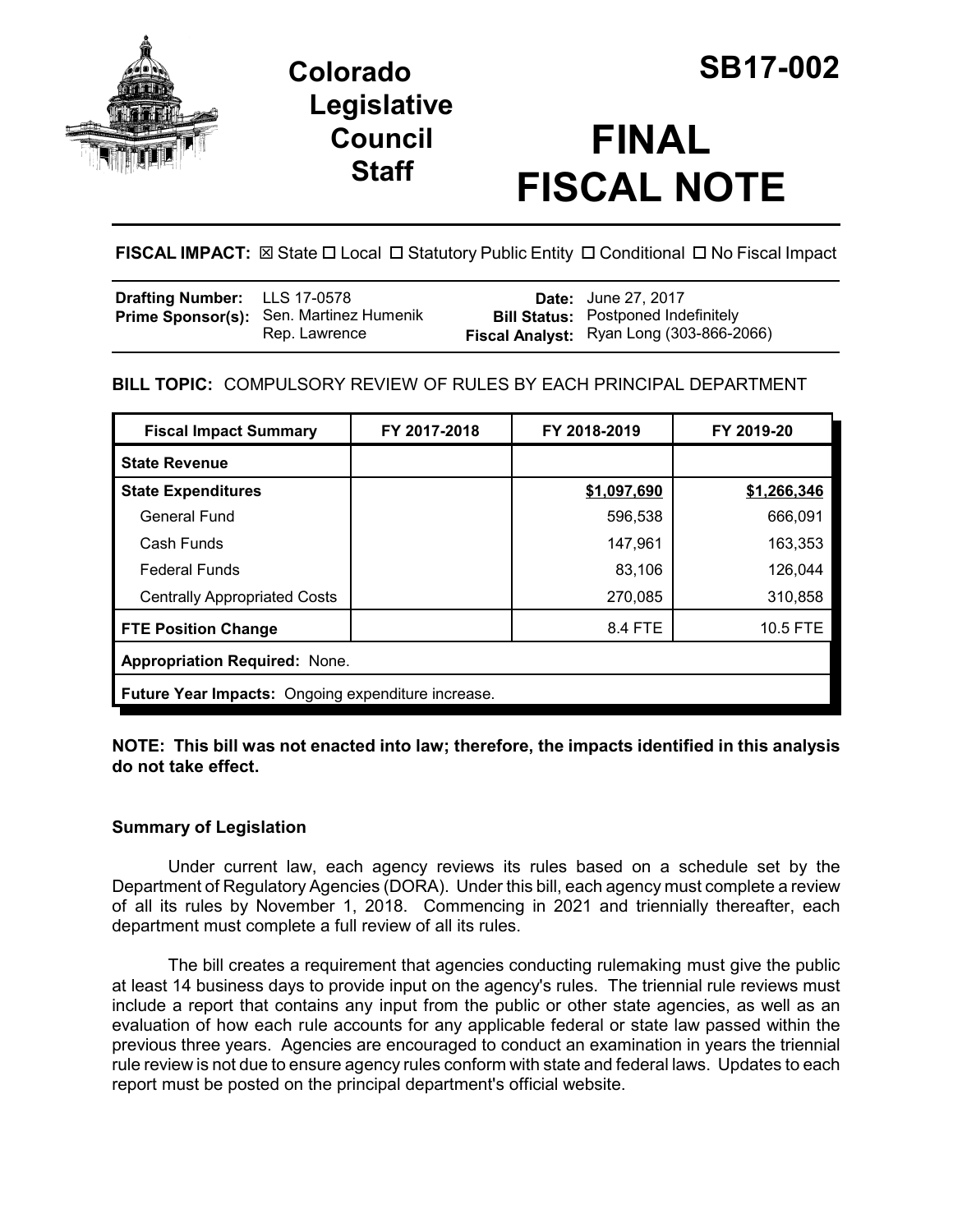#### **Background**

Senate Bill 14-063 amended the Administrative Procedures Act (APA) to require each principal department to establish, in cooperation with the Department of Regulatory Agencies (DORA), a schedule for the review of existing administrative rules. The current rule review schedule for agencies can be found in Table 1. SB 14-063 applied eight new statutory criteria, but was generally aligned with activities already taking place in the Executive Branch due to an executive order issued by the Governor in 2012. Executive Order D 2012-002 remains in effect until rescinded or superceded by a future executive order.

| Table 1. 2016 Principal Department Rule Review Schedule |                                  |  |  |
|---------------------------------------------------------|----------------------------------|--|--|
| <b>Department</b>                                       | <b>DORA Rule Review Schedule</b> |  |  |
| Agriculture                                             | 3 years                          |  |  |
| Corrections*                                            | N/A                              |  |  |
| Education                                               | Unknown                          |  |  |
| Governor*                                               | N/A                              |  |  |
| Health Care Policy and Financing                        | 5 years                          |  |  |
| <b>Higher Education</b>                                 | 1 year                           |  |  |
| <b>Human Services</b>                                   | 3 years                          |  |  |
| Judicial*                                               | N/A                              |  |  |
| Labor and Employment                                    | Unknown                          |  |  |
| Law                                                     | Unknown                          |  |  |
| Legislature*                                            | N/A                              |  |  |
| <b>Local Affairs</b>                                    | Unknown                          |  |  |
| Military and Veterans Affairs*                          | N/A                              |  |  |
| <b>Natural Resources</b>                                | 3 years                          |  |  |
| <b>Personnel and Administration</b>                     | 3 years                          |  |  |
| <b>Public Health and Environment</b>                    | 7 years                          |  |  |
| <b>Public Safety</b>                                    | 5 years                          |  |  |
| <b>Regulatory Agencies</b>                              | 5 years                          |  |  |
| Revenue                                                 | 5 years                          |  |  |
| State                                                   | 3 years                          |  |  |
| Transportation                                          | 1 year                           |  |  |
| Treasury*                                               | N/A                              |  |  |

\*Department has no rules reviewed that pertain to this bill.

Administrative rules promulgated in accordance with the APA are compiled in the Code of Colorado Regulations (CCR). Rules vary widely in length and complexity. The number of rules promulgated by the various principal departments and other state agencies subject to the APA also varies widely.

When an agency wants to promulgate a new rule or amend an existing rule, it must first file a "Notice of Proposed Rulemaking" with the Secretary of State. The Secretary of State then publishes the notice in the Colorado Register, which acts as notice to the public. Once the notice is filed with the Secretary of State, the public is allowed to offer comments on the proposed rule.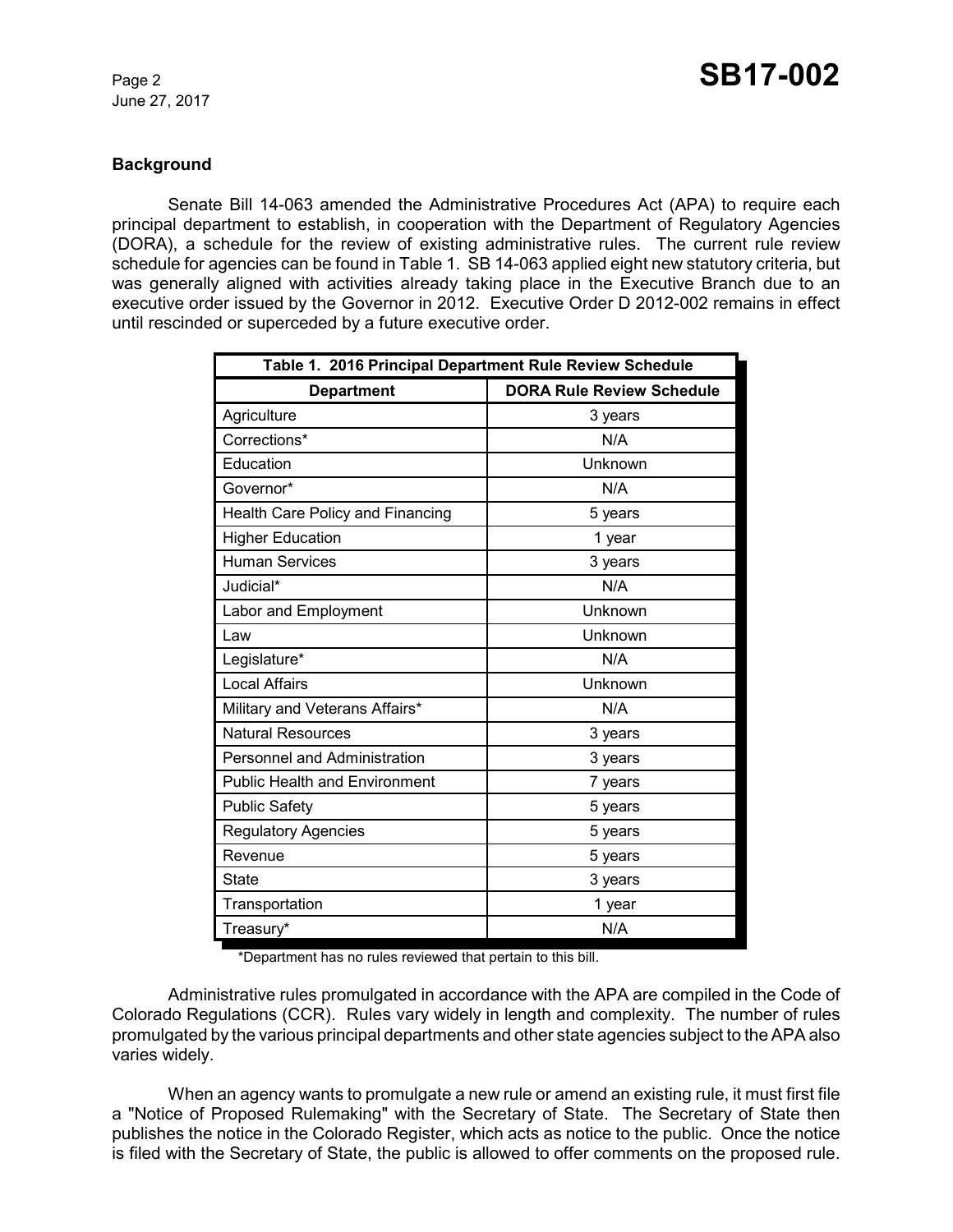Colorado state agencies must accept and consider comments from the public before the agency can adopt, amend, or otherwise change any regulation not explicitly exempted from the APA. At the hearing on a proposed rule, an agency accepts written and oral testimony about the rule. Following this hearing, the agency has 180 days to file adopted rules with the Secretary of State for publication in the Colorado Register. Adopted rules go into effect 20 days after publication, or a later date if stated in the rule.

#### **State Expenditures**

*The bill will increase state expenditures by \$1,097,690 and 8.4 FTE in FY 2018-19 and by \$1,266,364 and 10.5 FTE in FY 2019-20 and thereafter.* These costs are paid using General Fund, cash funds, and federal funds.

*Assumptions.* The following assumptions are applied to the analysis in this fiscal note:

- additional FTE will be hired in FY 2018-19;
- 33 percent of all rules will be reviewed in each year of the three year cycle;
- rules already reviewed in the current rule review cycle can be counted toward the review completed by November 2018; and
- state agencies can complete their current rule review schedule by November 2018 within existing appropriations.

*All state agencies*. Beginning in FY 2018-19, state expenditures are expected to increase to implement the three-year schedule as outlined in the bill. With the exception of the agencies listed below, state agencies will be able to accomplish the increase in workload within existing appropriations. This fiscal note assumes that any further resources needed by agencies not listed below will be requested through the annual budget process. Additionally, it is assumed that any examination to ensure that rules conform with state and federal laws can be done within existing appropriations.

Due to the varying complexity of rules between state agencies and varying degree of time needed to gather stakeholder input, the workload between different agencies can vary widely. In addition, as shown in Table 1, the amount of time departments have to complete their current DORA scheduled rule review varies. Agencies that are currently on a three-year review cycle will see fewer impacts to their current rule review process than agencies on a five- or seven-year rule review cycle. The two primary drivers for the departments requiring additional FTE are:

- the compression of their rule review schedule from their current schedule to a three year review schedule; and
- the complexity of department rules and level of stakeholder involvement required by these agencies.

| Table 2. Expenditures Under SB17-002               |            |            |            |
|----------------------------------------------------|------------|------------|------------|
| <b>Cost Components</b>                             | FY 2017-18 | FY 2018-19 | FY 2019-20 |
| <b>Health Care Policy and Financing Subtotal</b>   |            | \$196,947  | \$303,942  |
| <b>Personal Services</b>                           |            | \$144,835  | \$248,287  |
| FTE.                                               |            | 2.4        | 4.0        |
| <b>Operating Expenses and Capital Outlay Costs</b> |            | 21.377     | 3,800      |
| Centrally Appropriated Costs*                      |            | 30,735     | 51,855     |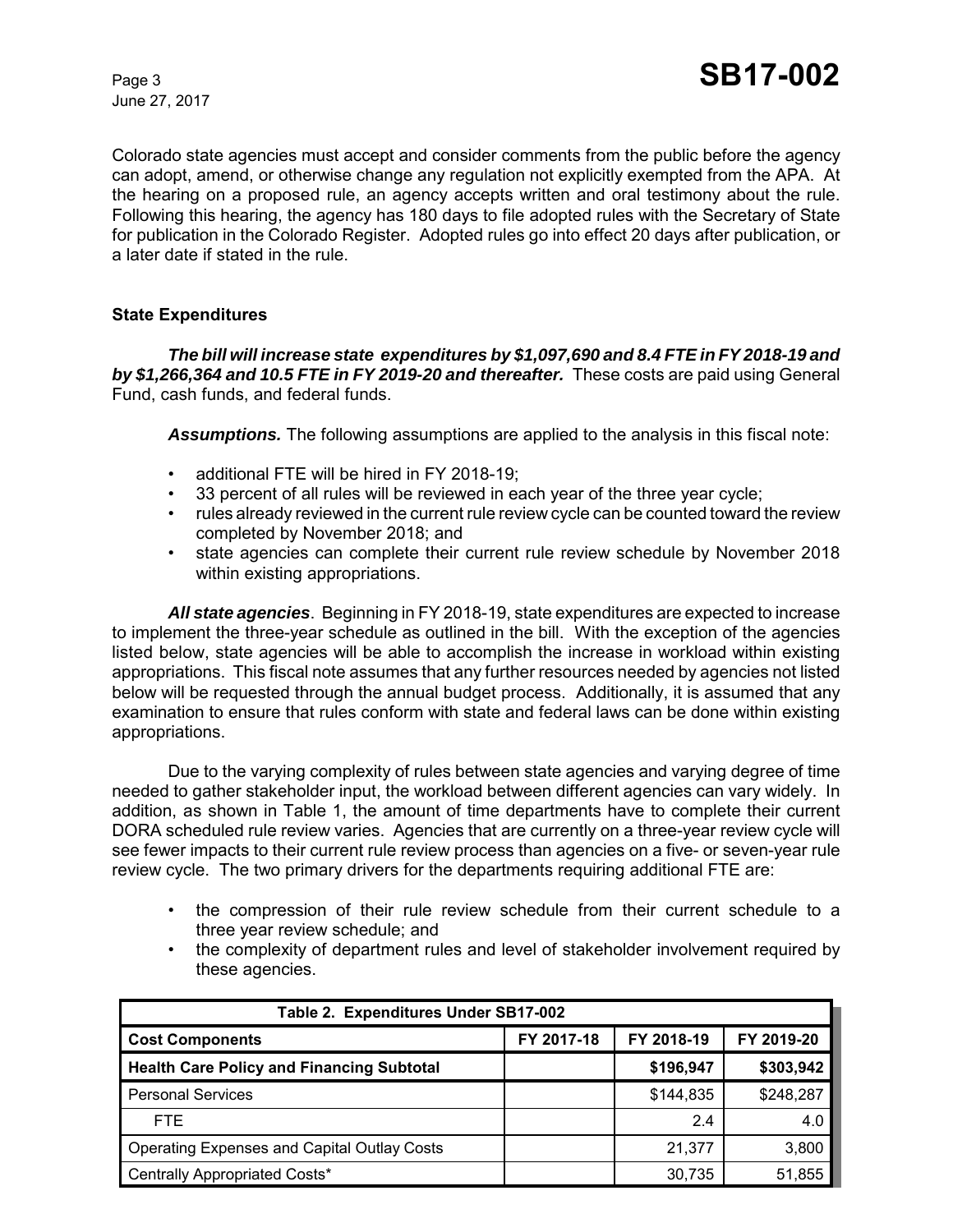| Table 2. Expenditures Under SB17-002 (Cont.)       |            |             |             |  |
|----------------------------------------------------|------------|-------------|-------------|--|
| <b>Cost Components</b>                             | FY 2017-18 | FY 2018-19  | FY 2019-20  |  |
| <b>Public Health and Environment Subtotal</b>      |            | \$611,015   | \$670,144   |  |
| Personal Services (New FTE)                        |            | \$206,292   | \$225,046   |  |
| <b>FTE</b>                                         |            | 2.6         | 2.8         |  |
| Personal Services (Existing FTE)                   |            | 213,496     | 252,249     |  |
| <b>Operating Expenses and Capital Outlay Costs</b> |            | 16,769      | 2,660       |  |
| Centrally Appropriated Costs*                      |            | 174,458     | 190,189     |  |
| <b>Revenue Subtotal</b>                            |            | \$289,728   | \$292,260   |  |
| <b>Personal Services</b>                           |            | \$202,509   | \$219,931   |  |
| <b>FTE</b>                                         |            | 3.4         | 3.7         |  |
| <b>Operating Expenses and Capital Outlay Costs</b> |            | 22,327      | 3,515       |  |
| Centrally Appropriated Costs*                      |            | 64,892      | 68,814      |  |
| <b>TOTAL COSTS</b>                                 |            | \$1,097,690 | \$1,266,346 |  |
| <b>TOTAL FTE</b>                                   |            | 8.4         | 10.5        |  |

*\* Centrally appropriated costs are not included in the bill's appropriation.*

**Department of Health Care Policy and Financing (HCPF).** HCPF requires 2.4 FTE in FY 2018-19 to collapse their current five-year review schedule into the three-year review schedule required under this bill. Costs in FY 2018-19 assume a November 1, 2018, start date for new FTE and are prorated to account for the General Fund paydate shift. HCPF rules are generally related to health benefits, health program eligibility, provider enrollment, and recovery of payments. These rules are complex, and have a high degree of interest and participation from stakeholders. This fiscal note assumes the department will continue to involve the Medical Services Board in the rule review process. These costs will be paid from General Fund, the Hospital Provider Fee Cash Fund, and federal funds.

*Department of Public Health and Environment (CDPHE).* CDPHE requires 2.6 FTE and an increase in appropriations for existing staff in FY 2018-19 to collapse their current seven-year review schedule to three-year review schedule as required under this bill. Costs in FY 2018-19 are prorated to account for the General Fund paydate shift. The nature of the department's activities, such as regulating power plant emissions or hazardous waste, means that rules are highly technical and detailed.

**Department of Revenue (DOR).** DOR requires 3.4 FTE in FY 2018-19 to collapse their current five-year review schedule to a three-year review schedule as required under this bill. Costs in FY 2018-19 are prorated to account for the General Fund paydate shift. Much of the rule review for this department is managed by a single section of staff, rather than spread between multiple sections and managers.

*Centrally appropriated costs.* Pursuant to a Joint Budget Committee policy, certain costs associated with this bill are addressed through the annual budget process and centrally appropriated in the Long Bill or supplemental appropriations bills, rather than in this bill. The centrally appropriated costs subject to this policy are estimated in the fiscal note for informational